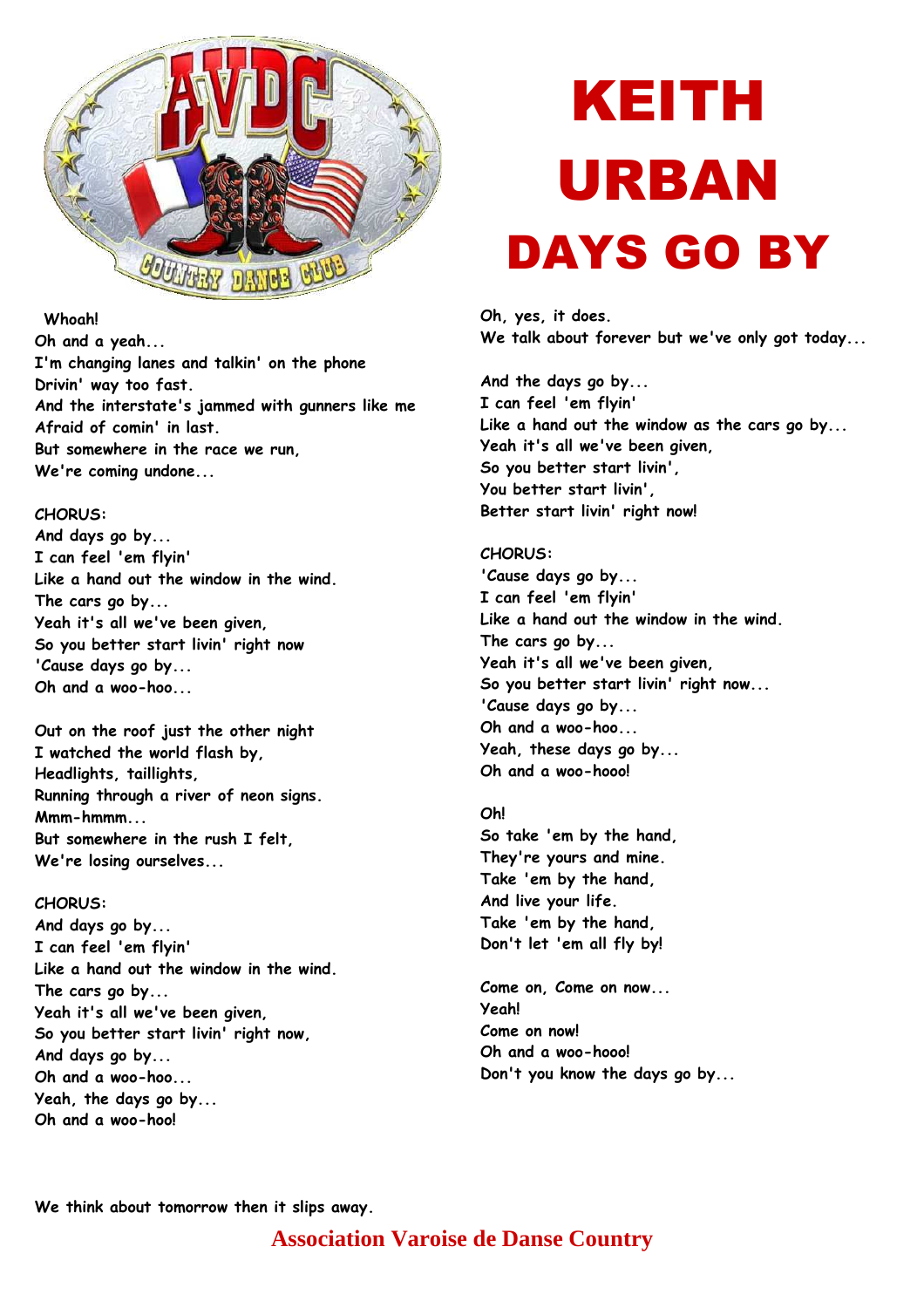

## CAPRITONA WHITE LINE FEVER

White Line Fever a sickness born down deep inside my soul White Line Fever the years keep flying by like a high line pole The wrinkles in my forehead show the miles I've put behind me They continue to remind me how fast I'm growing old Guess I'll die with this fever in my soul I wonder just what makes a man keep pushing on Why must I keep on singing this old highway song I've been from coast to coast a 100 times or more I haven't found one place that I ain't been before White Line Fever a sickness born down deep inside my soul White Line Fever the years keep flying by like a high line pole